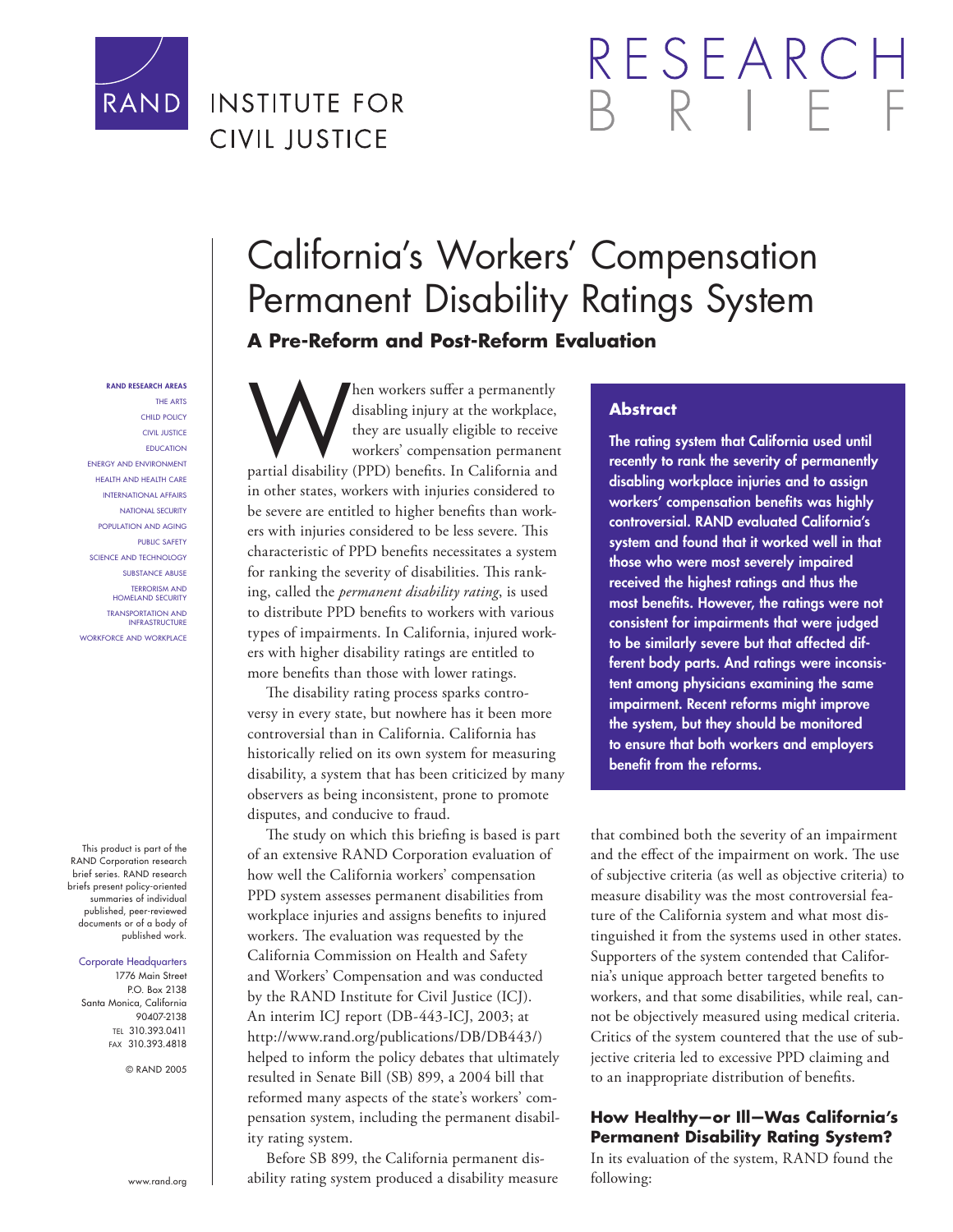- The rating system appeared to function reasonably well in that the highest ratings (and therefore the most benefits) went to the most severely impaired individuals.
- The system targeted disability benefits appropriately to workers who had more-severe impairments on average to the same body part. However, the ratings (and therefore the benefits) were not distributed equitably for impairments to different parts of the body. For example, a worker with a shoulder disability that was rated with the same severity as another worker's back injury suffered a higher earnings loss on average (see the figure below). The use of wage losses to evaluate impairment severity provides a common standard of comparison across impairment types and could reduce these inequities.
- At every level of injury severity, workers who return to work at the same employer even for a short period of time experience much lower proportional earnings losses over the long term than those who do not.
- There were large differences in evaluations by different physicians examining the same impairment (especially in Southern California), and these inconsistencies in physician ratings appeared substantial enough to provide parties with incentives to litigate. However, it is not clear to what extent the discrepancies reflect the use of subjective factors in the old rating system, before the reforms adopted with SB 899, or other factors, such as workers' ability to select sympathetic physicians.

#### **SB 899 Brought Substantial System Changes**

The new approach to rating permanent disability in California abandons the old rating schedule and adopts the "objective" criteria



**Three-Year Losses by Disability Rating Category and Injury Type**

used by the American Medical Association's *Guides to the Evaluation of Permanent Impairment (AMA Guides)*. While the *AMA Guides* are not uncontroversial, and have problems of their own, proponents of the new system hope that the adoption of the *AMA Guides* will increase the system's reliance on objective medical evidence of disability, reduce costly litigation, and increase confidence that the system is performing fairly and efficiently. In addition, following ICJ's recommendations in the interim report, SB 899 called for the new system to incorporate empirical data on the long-term loss of income by workers with injuries to different body parts.

While California's disability rating system incorporated a number of important factors that might indicate an individual's earnings capacity, one factor that it did not previously consider in rating a disability was the observed return to work<sup>1</sup> by an individual. Other states use two-tier benefits systems to factor in return to work when assigning PPD benefits. Two-tier systems provide relatively lower benefits to workers who receive a legitimate employment offer from the at-injury employer and higher benefits to those who do not. Thus, these systems provide employers with incentives to offer their disabled employees modified employment opportunities and have the potential to boost disabled workers' participation in the labor market. SB 899 adopted a two-tier system for California, which provides a 30-percent difference in PPD benefits based on whether or not disabled workers are offered a suitable employment opportunity at the at-injury employer.

The California's workers' compensation permanent disability system has faced, and continues to face, significant changes. It seems likely that the changes will result in lower costs to employers, which is desirable to the extent that high costs are the result of inefficiencies in the system. However, it is important to consider the impact of the reforms on the adequacy of benefits. A number of past studies by ICJ have suggested that California's PPD benefits consistently fall short of the benchmark adequacy standard of two-thirds wage replacement. Certain elements of the new system, such as provisions that promote the return to work of injured workers, may improve the adequacy of the system. On the other hand, the reforms to the permanent disability rating system may lead to reductions in benefits and may eliminate benefits entirely for some claimants. Administrators of the California workers' compensation system should make it a priority to closely monitor these features of the system to ensure that both workers and employers benefit from the recent reforms.

RAND Offices Santa Monica • Washington • Pittsburgh • Doha • Berlin • Cambridge • Leiden

<sup>&</sup>lt;sup>1</sup> *Return to work* refers to various aspects of employment following injury. Sometimes also called the *return to work rate*, the term as used here refers to both return to work rates for injured employees and other characteristics of post-injury employment, such as retention and subsequent employment.

This research brief describes work done for the RAND Institute for Civil Justice and documented in An Evaluation of California's Permanent Disability Rating System by Robert T. Reville, Seth A. Seabury, Frank W. Neuhauser, John F. Burton, Jr., and Michael D. Greenberg, MG-258-ICJ, 2005, 168 pages, \$24, ISBN: 0-8330-3813-3. MG-258-ICJ is available online at http://www.rand.org/publications/MG/MG258/. Copies of this research brief and the complete report on which it is based also are available from RAND Distribution Services (phone: 310-451-7002; toll free: 877-584-8642; or email: order@rand.org). The RAND Corporation is a nonprofi t research organization providing objective analysis and effective solutions that address the challenges facing the public and private sectors around the world. RAND's publications do not necessarily reflect the opinions of its research clients and sponsors. RAND<sup>®</sup> is a registered trademark.